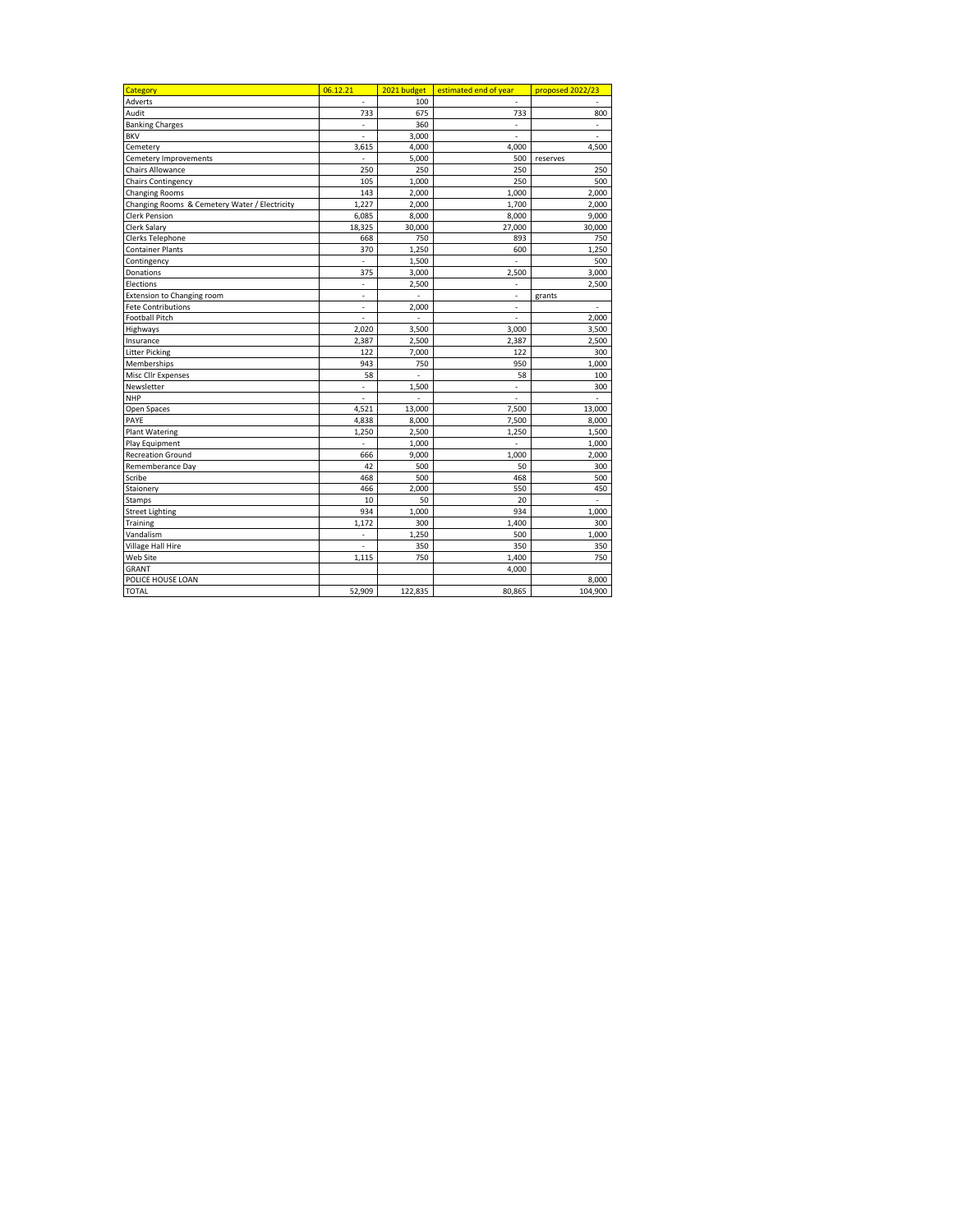| Starting bank balance 01.04.21    | 63,624 |
|-----------------------------------|--------|
| 2021 Expenditure                  | 80,865 |
| 2021 Precept                      | 50,000 |
|                                   |        |
| <b>ITOTAL EST BALANCE 31.3.21</b> | 32.759 |

| 31.03.21 EST BANK BALANCE | 32,759  |
|---------------------------|---------|
| <b>PRECEPT</b>            | 100,000 |
| Budget 2022               | 104,900 |
| <b>Cemetery Income</b>    | 10,000  |
| VAT refund                | 4,000   |
| TOTAL YE 2023             | 41,859  |
|                           |         |

Cover Cover Cover Cover Cover Cover Cover Cover Cover Cover Cover Cover Cover Cover Cover Cover Cover Cover Cover Cover Cover Cover Cover Cover Cover Cover Cover Cover Cover Cover Cover Cover Cover Cover Cover Cover Cover